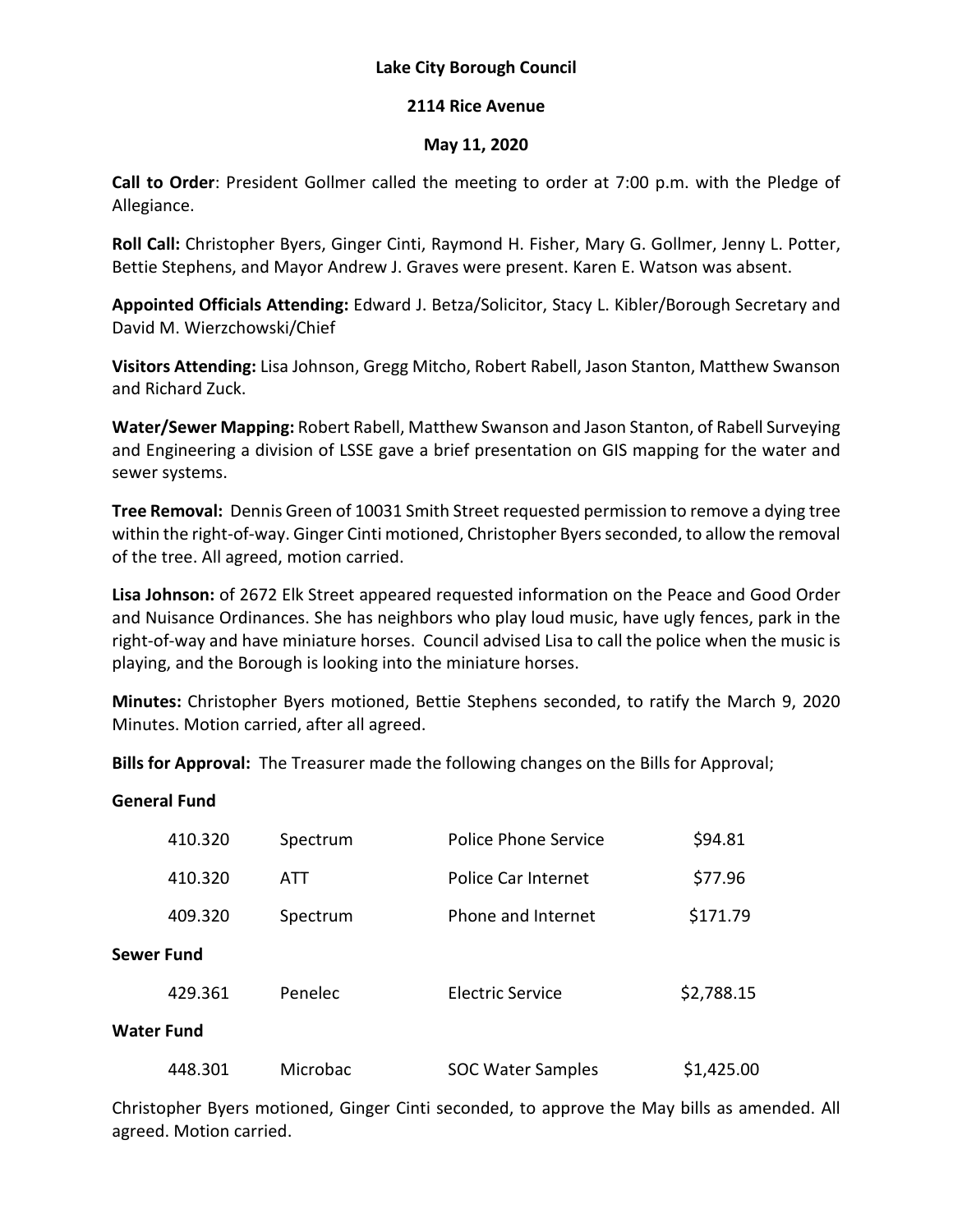Jenny Potter motioned, Ginger Cinti seconded, to ratify the April Bills for approval. All agreed. Motion carried.

**Fuel Pumps:** The Borough received the following four quotes to replace the overhead light and install a power feed to the fuel pumps to connect the generator during a power outage:

| D & B Custom Wiring     | \$3,800 |
|-------------------------|---------|
| Knorr Electric          | \$4,120 |
| <b>C&amp;T Electric</b> | \$4,200 |
| King Electric Company   | \$4,970 |

Christopher Byers motioned, Raymond Fisher seconded, to accept the quote from D&B Custom Wiring. All agreed. Motion carried.

**Paving Project:** Ginger Cinti motioned, Christopher Byers seconded, to advertise the 2020 paving project. All agreed. Motion carried. The proposed project is as follows:

Hall Avenue – Lake Street to Maple Avenue Northpark Drive – South Park Drive to Birch Street Seeley Street – Main Street to Lake Street Main Street Rice Avenue to Sampson Avenue

**Ratifications:** Jenny Potter motioned, Bettie Stephens seconded, to ratify the resolution waiving the real estate tax penalties for 2020. Motion carried, after all agreed.

Christopher Byers motioned, Raymond Fisher seconded, to ratify the Declaration of Disaster Emergency. Motion carried after all agreed.

**Council Seat:** Karen E. Watson submitted her resignation effective immediately. Bettie Stephens motioned, Christopher Byers seconded, to accept the resignation and advertise the vacancy. All agreed. Motion carried. Council will accept letters of intent to fill the seat at the June 8<sup>th</sup> meeting.

**Bulk Water Agreement:** Girard Township submitted a Bulk Water Agreement for the purchase of water at 605 Elk Creek Road, owned by Eric and Meghan Podgers. The Podgers will use the existing service for personal, residential use. The Engineer has recommended changing subsections J and K to read as follows;

J. The Connector Line includes all water pipes, fittings, and appurtenant facilities from the buildings served to the curb stop shutoff valve. The curb stop shutoff valve shall be generally located at the street right-of-way line in front of the buildings served. The property owner shall be responsible to own and maintain the Connector Line.

K. Lake City Borough shall own and maintain the water main in the street right-of-way, and the service line up to and including the curb stop shutoff valve. Podgers and Girard Township hereby grant Lake City Borough perpetual access to the water main and service line and curb stop shutoff valve for the purposes of maintenance, and for the purpose of enforcement of the provisions of this Agreement by closing or opening the curb stop shutoff valve.